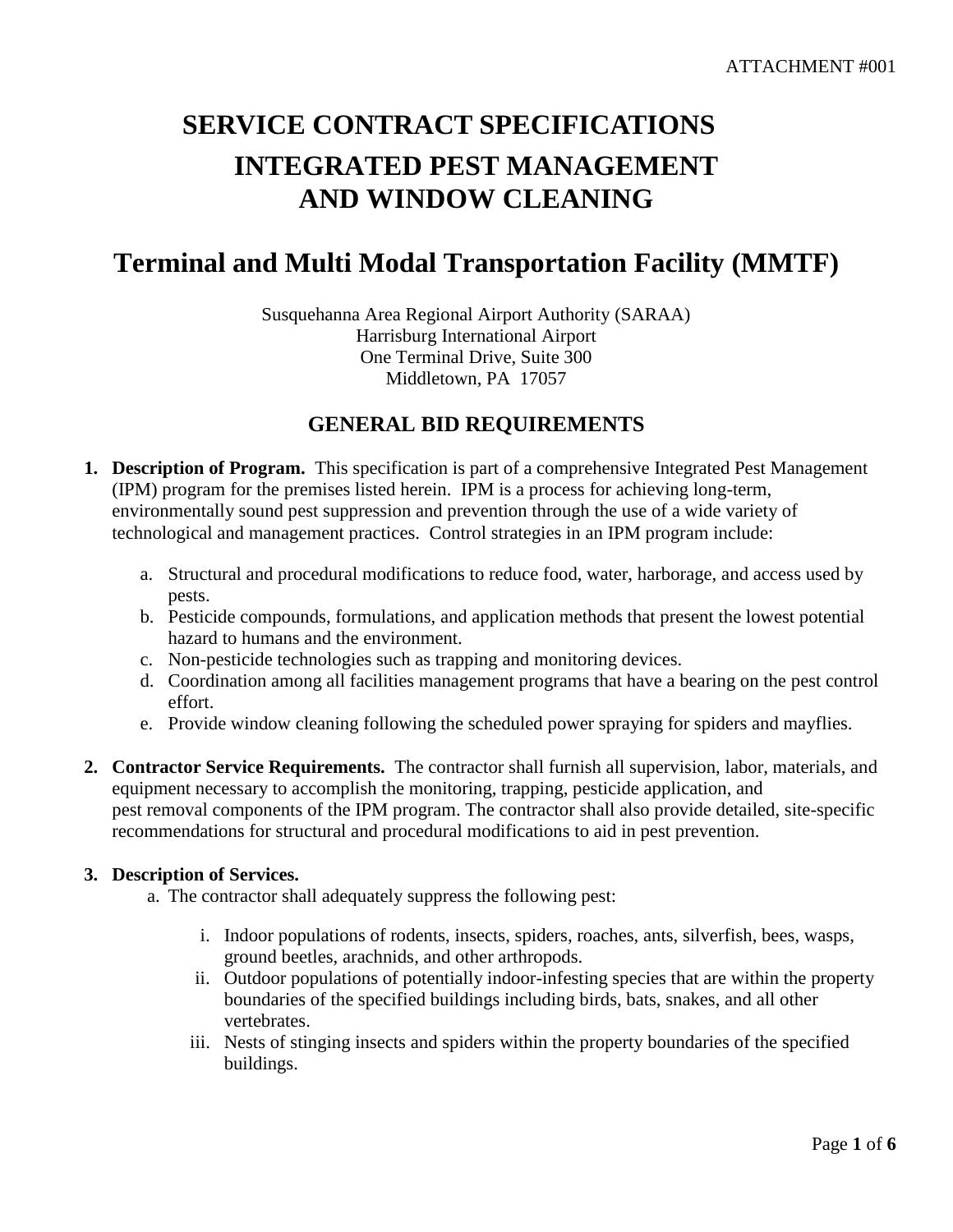- b. Special services for garden spiders and mayflies
	- i. An aggressive power spraying treatment will be performed during the months of April, June, August and October of each year. Frequencies are for bidding purposes only. Dates are expected but may be altered at owner's discretion.
	- ii. This special treatment shall include the terminal building, MMTF, sky bridge, all exterior vegetation within 20 feet of the buildings, all overhangs, jet ways, dormant equipment on the ramp, stairwells and a 20 foot band inward from the exterior walls of the garage decks, building 513, building 514, the SRE building, and fuel pump areas. The SRE building and fuel pump areas are to receive 2 power spray applications per year while all other buildings receive 4 power sprays annually.
	- iii. SARAA requires the power spray solution to include an anti-webbing compound.
	- iv. Window washing will be scheduled and started (3) days after each power spraying service.
	- v. The contractor shall provide all manpower and furnish all necessary equipment to perform this special service work.
- **4. Initial Building Inspection.** The contractor shall complete a thorough, initial inspection of each building at least ten (10) working days prior to the starting date of the contract. The purpose is for the contractor to evaluate the pest control needs of all locations and to identify problem areas and any equipment, structural features, or management practices that are contributing to the pest infestations.

# **5. Pest Control Plan.**

- a. Contractor shall submit a Pest Control Plan five (5) days prior to start of contract.
- b. Plan shall consist of the following five (5) parts.
	- i. Proposed materials and service equipment to include, current labels, Material Safety Data Sheets, and application methods for all pesticides to be used, and brand names of pesticides application equipment, rodent bait boxes, insect and rodent trapping devices, pest monitoring devices, pest detection equipment, and any other pest control devices or equipment that may be used to provide services.
	- ii. Proposed method for monitoring and identifying sites of pest harborage and access, and for making objective assessments of pest population levels throughout the term of the contract.
	- iii. Proposed service schedule for each building, visit frequency and estimated duration.
	- iv. Proposed description of any structural or operational change that would facilitate the pest control effort. Include site specific solution for observed sources of pest food, water, harborage, and access.
	- v. Contractor shall provide photocopies of the Commonwealth of PA issued Commercial Pesticide Applicator Certificates or Licenses for every contractor employee who will be performing on-site service under this contract.
- c. The Contractor shall be responsible for carrying out work according to the pest control plan. The contractor shall receive the concurrence of SARAA prior to implementing any subsequent changes to the approved pest control plan, including additional or replacement pesticides and onsite service personnel.

# **6. Record Keeping.**

a. The contractor shall be responsible for maintaining a pest control logbook or file for each building or site specified in this contract. These records shall be kept on-site and maintained on each visit by the contractor. Each log book should contain a current copy of the Pest Control Plan, and the contractor's service schedule.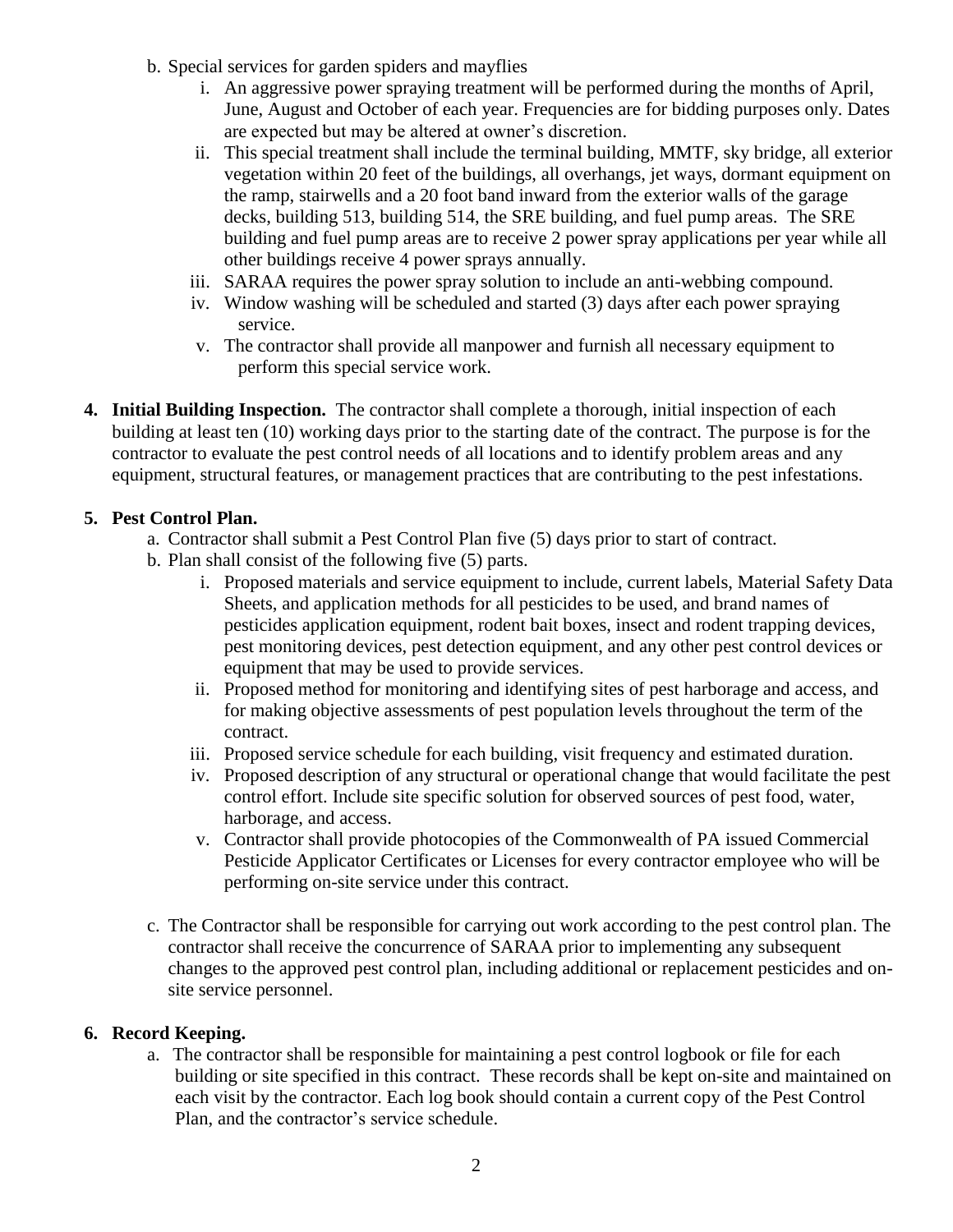- b. The contractor shall maintain and furnish SARAA a service report form documenting all information on pesticide applications.
- **7. Manner and Time to Conduct Service.** The contractor shall perform routine pest control services that do not adversely affect tenants' health or productivity during regular hours of operation in all buildings. When it is necessary to perform work outside of the regularly scheduled service times set forth in the Pest Control Plan, the contractor shall notify SARAA at least one (1) day in advance.

#### **8. Safety and Health.**

- a. The contractor shall observe all safety precautions throughout the performance of this contract. All work shall be in strict accordance with all applicable federal, state, and local safety and health requirements. If there is a conflict between applicable regulations, the most stringent will apply.
- b. The contractor will assume full responsibility and liability for compliance with all applicable regulations pertaining to the health and safety of personnel during the execution of work.
- c. Certain areas contractor must service are sterile and security badges are required. The contractor shall adhere to these restrictions and incorporate them into the Pest Control and Window Cleaning Plan. To obtain a security badge the contractor's service personnel must pass a 10 year background check as required by TSA. Procedures regarding security badges shall be as required by SARAA. The selected contractor shall be responsible for all costs associated with the badging requirements. The current badge fee is \$85.00.
- d. All contractor personnel working in or around buildings specified in this contract shall wear distinctive uniform clothing. The contractor shall determine the need for and provide any personal protective items required for the safe performance of work. Protective clothing, equipment, and devices shall, as a minimum, conform to (OSHA) standards for the product being used.
- e. All vehicles used by the contractor shall be identified in accordance with state and local regulations.
- **9. Special Request and Emergency Service:** On occasion, SARAA may request that the contractor perform corrective, special, or emergency services that are beyond routine service request. The contractor shall respond to these exceptional circumstances and complete the necessary work with-in three (3) hours after receipt of the request.
- **10. Contractor Personnel.** Throughout the term of this contract, all contractor personnel providing on-site pest control services must maintain certification as Commercial Pesticide Applicators in the category of Industrial, Institutional, Structural, and Health Related Pest Control. Uncertified individuals working under the supervision of a Certified Applicator will not be permitted to provide service under this contract.

#### **11. Use of Pesticides:**

- a. The contractor shall be responsible for application of pesticides according to the label. All pesticides used by the contractor must be registered with the U.S. Environmental Protection Agency (EPA), state and/or local jurisdiction. Transport, handling, and use of all pesticides shall be in strict accordance with the manufacturer's label instructions and all applicable federal, state, and local laws and regulations.
- b. The contractor shall adhere to the following rules for pesticide use: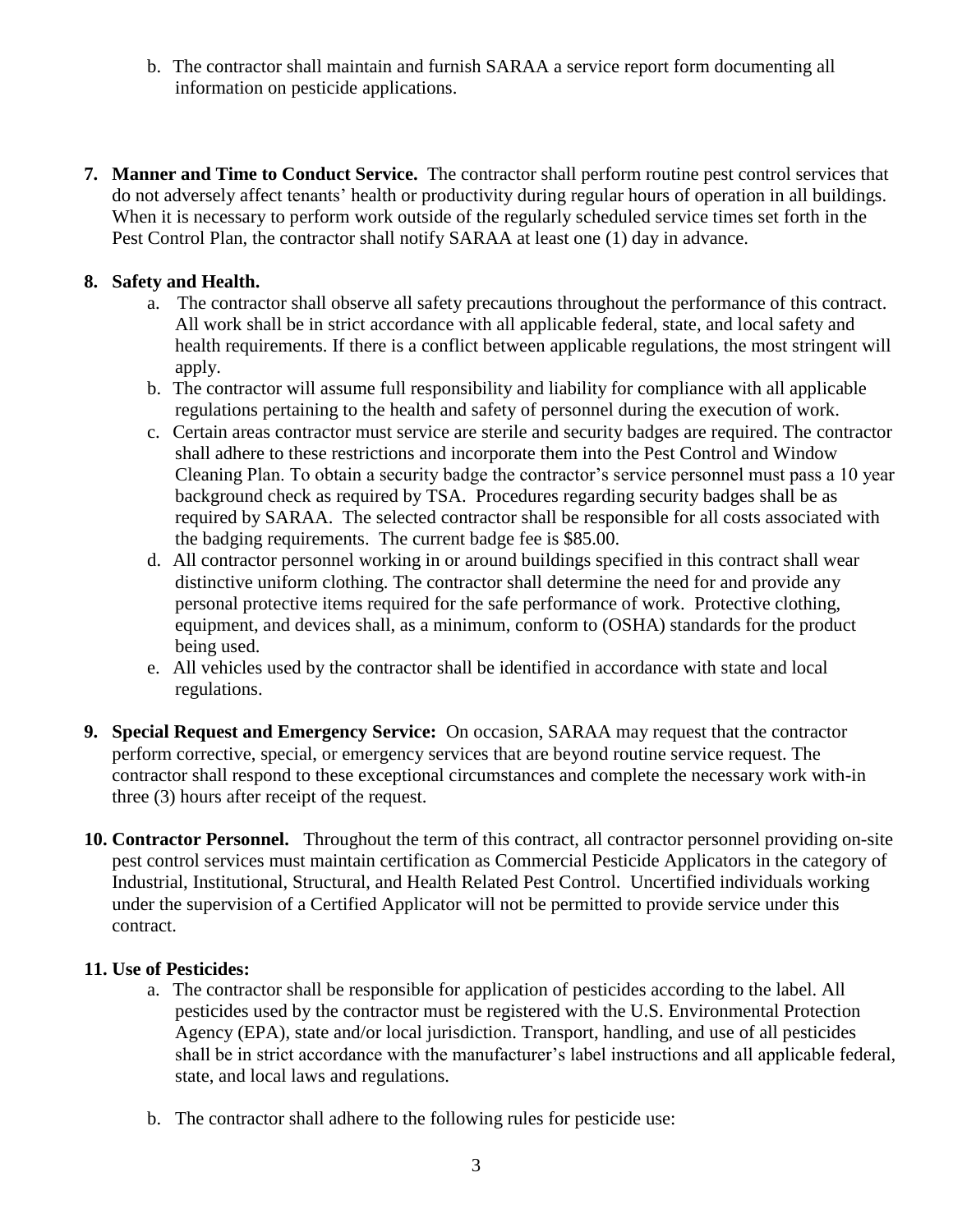- i. Approved Products. The contractor shall not apply any pesticide product that has not been included in the Pest Control Plan or approved in writing by SARAA.
- ii. Pesticide Storage. The contractor shall not store any pesticide product in the buildings specified in this contract.
- iii. Application by Need. Pesticide application shall be according to need not schedule. As a general rule, application of pesticides in any inside or outside area shall not occur unless visual inspection or monitoring devices indicate the presence of pest in that specific area. Request for preventive pesticide treatments in areas where surveillance indicates a potential insect or rodent infestation will be evaluated by SARAA on a case-by-case basis. Written approval must be granted by SARAA prior to any preventive pesticide application.
- iv. Minimization of Risk. When pesticide use is necessary, the contractor shall employ the least hazardous material, most precise application technique, and minimum quantity of pesticide necessary to achieve control.

#### **12. Insect Control.**

- a. Emphasis on non-pesticides methods. The contractor shall use non-pesticides methods of control wherever possible, such as:
	- i. Portable vacuums rather than pesticide sprays shall be the standard method for initial cleanouts of cockroach infestations, for swarming (winged ants) and termites, and for control of spiders in webs.
	- ii. Trapping devices rather than pesticide sprays shall be the standard for indoor fly control.
- b. Application of insecticides to cracks and crevices. As a general rule, the contractor shall apply all insecticides as "crack and crevice" treatment only, defined in this contract as treatments in which the formulated insecticide is not visible to a bystander during or after the application process.
- c. Application of insecticides to exposed surfaces or as space sprays ("fogging"). Application shall be restricted to exceptional circumstance where no alternative measures are practical. The contractor shall obtain approval from SARAA prior to any application of insecticide to an exposed surface or any space spray treatment. No surface application or space sprat shall be made while tenant personnel are present. The contractor shall take all necessary precautions to ensure tenant and employee safety, and all necessary steps to ensure the containment of the pesticide to the site of application.
- d. Insecticide bait formulations shall be the standard pesticide technology for cockroach and ant control, with alternate formulations restricted to unique situations where baits are not practical.
- e. Monitoring. Contractor shall use sticky traps to guide and evaluate insect control efforts wherever necessary.

#### **13. Rodent Control.**

- a. Indoor Trapping. As a general rule, rodent control inside buildings shall be accomplished with trapping devices only. All such devices shall be concealed out of general view and in protected areas so as not to be affected by routine cleaning and other operations. Trapping devices shall be checked on a schedule approved by SARAA. The contractor shall be responsible for disposing of all trapped rodents and all rodent carcasses in an appropriate manner.
- b. Use of Rodenticides. In exceptional circumstances, when rodenticides are deemed essential for adequate rodent control inside buildings, the contractor shall obtain approval from SARAA prior to making any interior rodenticide treatment. All rodenticides, regardless of packaging, shall be placed either in locations not accessible to children, pets, wildlife, and domestic animals, or in EPA-approved tamper-resistant bait boxes. As a general rule, rodenticide application outside buildings shall emphasize the direct treatment of rodent burrows wherever feasible.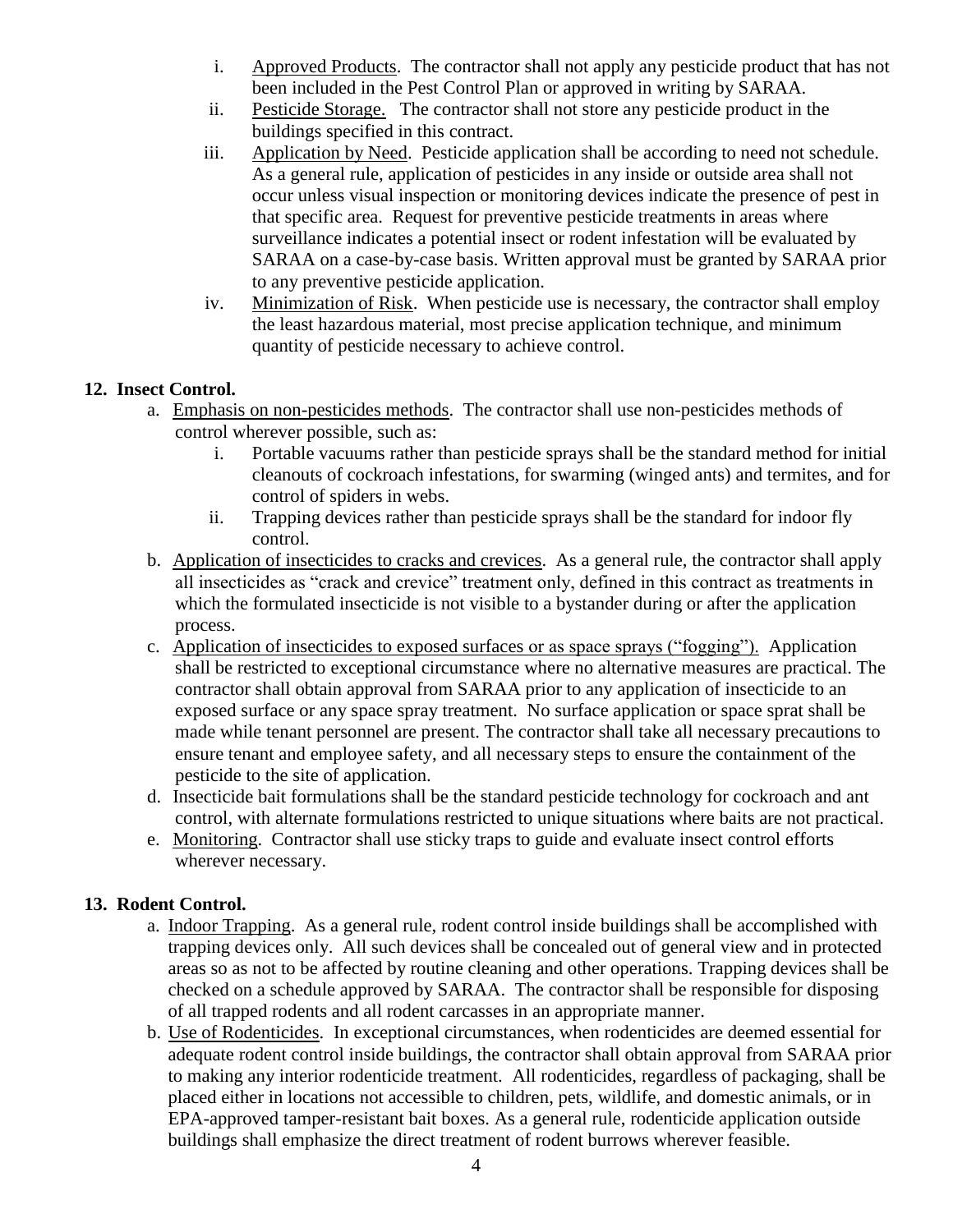- c. Use of Bait Boxes. All bait boxes shall be maintained in accordance with EPA regulations, with an emphasis on the safety of non-target organisms. The contractor shall adhere to the following five points:
	- i. All bait boxes shall be placed outside the general view, in locations where they will not be disturbed by routine operations.
	- ii. The lids of all bait boxes shall be securely locked or fastened shut.
	- iii. All bait boxes shall be securely attached or anchored to floor, ground, wall, or other immovable surface, so the box can not be picked up or moved.
	- iv. Bait shall always be secured in the feeding chamber of the box and never placed in the runways of entryways of the box.
	- v. All bait boxes shall be labeled on the inside with the contractor's business name and address, and dated by the contractor's technician at the time of installation and each service.
- **14. Structural Modifications and Recommendations.** Throughout the term of this contract, the contractor shall be responsible for advising SARAA about any structural, sanitary, or procedural modifications that would reduce pest food, water, harborage, or access. The contractor shall be responsible for adequately suppressing all pests included in this contract regardless of whether or not the suggested modifications are implemented. The contractor will not be held responsible for carrying out structural modifications as part of the pest control effort. However, minor applications of caulk and other sealing materials by the contractor to eliminate pest harborage or access may be approved by SARAA on a case by case basis. The contractor shall obtain the approval of SARAA prior to any application of sealing material or other structural modification.
- **15. Program Evaluation.** SARAA will continually evaluate the progress of this contract in terms of effectiveness and safety, and will require such changes as necessary. The contractor shall take prompt action to correct all identified deficiencies.

# **16. Quality Control Program.**

- a. The contractor shall establish a complete quality control program to assure the requirements of the contract are provided as specified. A copy of the program shall be submitted to SARAA and shall include the following:
	- i. Inspection System. The contractor's quality control inspection system shall cover all the services stated in this contract. The purpose of the system is to detect and correct deficiencies in the quality of service before the level of performance becomes unacceptable and/or SARAA identifies the deficiencies.
	- ii. Checklist: A quality control checklist shall be used in evaluating contract performance during regular scheduled and unscheduled inspections. The checklist shall include every building or site serviced by the Contractor as well as every task required to be performed.
	- iii. File: A quality file shall contain a record of all inspections conducted by the Contractor and any corrective actions taken. The file shall be maintained throughout the term of the contract and made available to SARAA upon request.
	- iv. Inspector(s): The Contractor shall state the name (s) of the individual(s) responsible for performing the quality control inspections.
- **17. Contract Term**. This term of this contract shall for three (3) years commencing on April 1, 2017 and ending on March 31, 2020 with two (2) additional one (1) year options, exercisable upon mutual agreement at least sixty (60) days prior to expiration of the initial term.